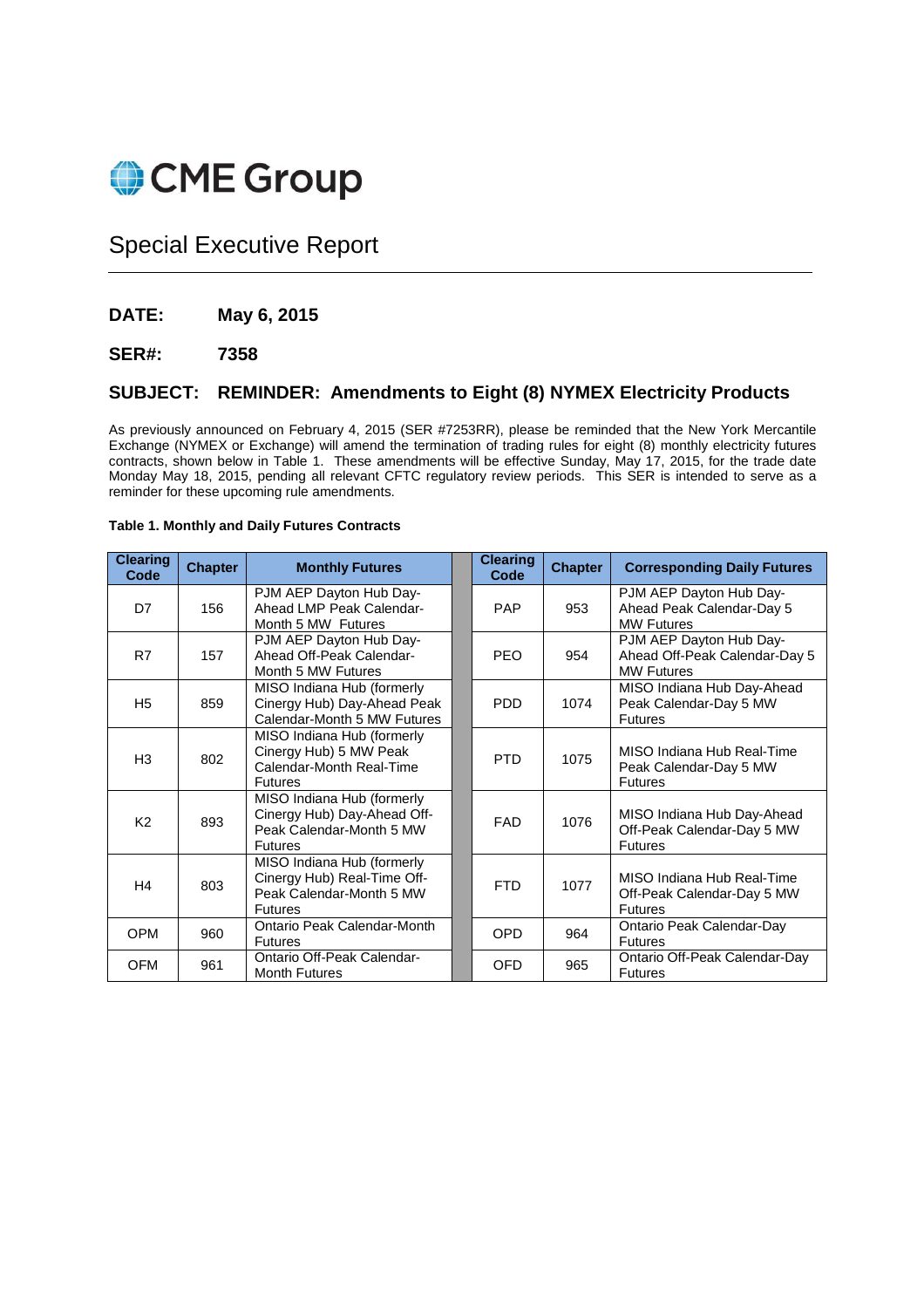Currently, the termination of trading in each of the eight (8) monthly electricity futures contracts is shown in Table 2.

| <b>Clearing</b><br>Code | <b>Monthly Futures</b>                                                                                  | <b>Current Termination of Trading Rule</b>                                                                                                                                                                                                                                                                                                                                                                                                                                                                           |
|-------------------------|---------------------------------------------------------------------------------------------------------|----------------------------------------------------------------------------------------------------------------------------------------------------------------------------------------------------------------------------------------------------------------------------------------------------------------------------------------------------------------------------------------------------------------------------------------------------------------------------------------------------------------------|
| D7                      | PJM AEP Dayton Hub Day-Ahead<br>LMP Peak Calendar-Month 5 MW<br><b>Futures</b>                          | Trading on CME Globex shall cease on the last business day of the<br>month prior to the contract month. Trading on the trading floor<br>venue, as well as submission of all block transactions, shall cease<br>on the last business day of the contract month.                                                                                                                                                                                                                                                       |
| R7                      | PJM AEP Dayton Hub Day-Ahead<br>Off-Peak Calendar-Month 5 MW<br><b>Futures</b>                          |                                                                                                                                                                                                                                                                                                                                                                                                                                                                                                                      |
| H <sub>5</sub>          | MISO Indiana Hub (formerly<br>Cinergy Hub) Day-Ahead Peak<br>Calendar-Month 5 MW Futures                |                                                                                                                                                                                                                                                                                                                                                                                                                                                                                                                      |
| K <sub>2</sub>          | MISO Indiana Hub (formerly<br>Cinergy Hub) Day-Ahead Off-<br>Peak Calendar-Month 5 MW<br><b>Futures</b> |                                                                                                                                                                                                                                                                                                                                                                                                                                                                                                                      |
| H <sub>4</sub>          | MISO Indiana Hub (formerly<br>Cinergy Hub) Real-Time Off-Peak<br>Calendar-Month 5 MW Futures            | Trading on CME Globex shall cease at 23:59 EST on the last<br>calendar day of the month preceding the contract month, and if<br>CME Globex is not available at that time, trading on CME Globex<br>shall cease at the normal termination time on the nearest business<br>day on or before the last calendar day of the month preceding the<br>contract month. Trading on the trading floor venue, as well as<br>submission of all block transactions, shall cease on the last<br>business day of the contract month. |
| H <sub>3</sub>          | MISO Indiana Hub (formerly<br>Cinergy Hub) 5 MW Peak<br>Calendar-Month Real-Time<br><b>Futures</b>      | Trading on CME Globex shall cease at 23:59 EPT on the last<br>calendar day of the month preceding the contract month, and if<br>CME Globex is not available at that time, trading on CME Globex                                                                                                                                                                                                                                                                                                                      |
| <b>OPM</b>              | <b>Ontario Peak Calendar-Month</b><br><b>Futures</b>                                                    | shall cease at the normal termination time on the nearest business<br>day on or before the last calendar day of the month preceding the<br>contract month. Trading on the trading floor venue, as well as<br>submission of all block transactions, shall cease on the last                                                                                                                                                                                                                                           |
| <b>OFM</b>              | Ontario Off-Peak Calendar-Month<br><b>Futures</b>                                                       | business day of the contract month.                                                                                                                                                                                                                                                                                                                                                                                                                                                                                  |

Trading in each of the eight (8) monthly futures contracts will terminate prior to the start of the contract month. The day-ahead monthly contracts will expire at the close of business two business days prior to the start of the contract month; the real-time monthly contracts will expire at the close of business one business day prior to the start of the contract month. Existing positions at the termination of trading will be converted into strips of corresponding daily futures contracts within the originally specified calendar month. The associated daily futures contract for each affected monthly futures contract is shown above in Table 1. By terminating trading in the day-ahead monthly contracts two business days before the contract month and by terminating trading in the real-time monthly contracts one business day before the contract month, it is possible to trade all of the associated daily contracts that are obtained after the conversion.

In order to illustrate the conversion process, peak and off-peak contracts will be explained. The size of the affected peak-hour monthly and daily futures contracts is 80 MWh. Peak monthly contracts are traded in multiples of the number of peak days in the contract month. So, if one is trading the PJM AEP Dayton Hub Day-Ahead LMP Peak Calendar-Month 5 MW Futures (D7) contract in a 19 peak-day month (e.g., November 2014), a trader would hold 19 PJM AEP Dayton Hub Day-Ahead LMP Peak Calendar-Month 5 MW Futures (D7) contracts for that month. After the conversion, the trader would hold one PJM AEP Dayton Hub Day-Ahead Peak Calendar-Day 5 MW Futures (PAP) contract for each peak day in the originally specified calendar month (i.e., November 2014), totaling 19 PJM AEP Dayton Hub Day-Ahead Peak Calendar-Day 5 MW Futures (PAP) contracts.

The size of the affected off-peak monthly and daily contracts is 5 MWh. Off-peak monthly contracts are traded in multiples of the number of off-peak hours in the contract month; off-peak daily contracts are traded in multiples of the number of off-peak hours in the contract day. So, if one is trading a MISO Indiana Hub (formerly Cinergy Hub) Day-Ahead Off-Peak Calendar-Month 5 MW Futures (K2) contract in a 400 off-peak hour month, a trader would hold 400 MISO Indiana Hub (formerly Cinergy Hub) Day-Ahead Off-Peak Calendar-Month 5 MW Futures (K2) contracts for that month. After the conversion, a trader would hold 8 MISO Indiana Hub Day-Ahead Off-Peak Calendar-Day 5 MW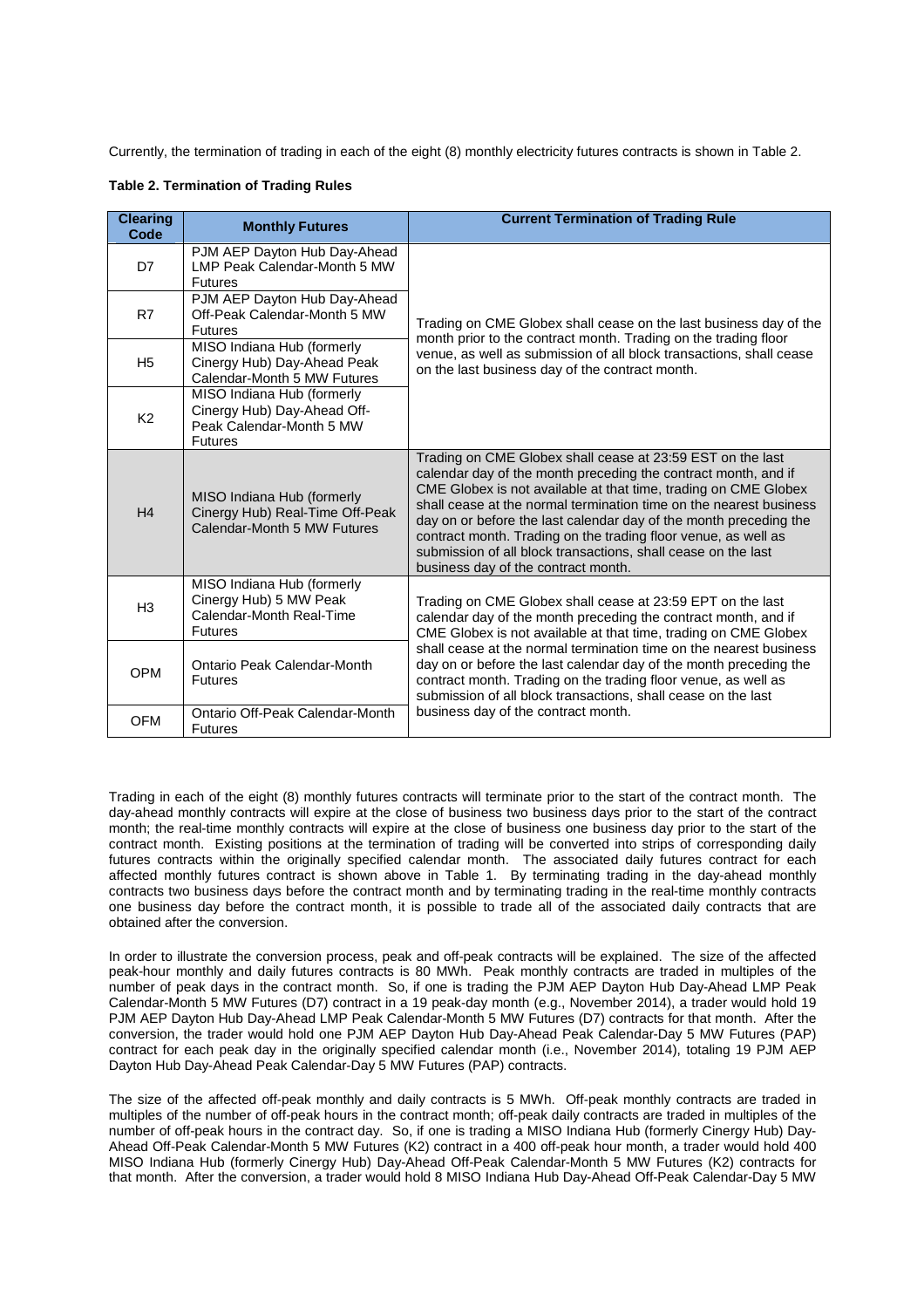Futures (FAD) contracts during a given weekday in the originally specified calendar month and 24 MISO Indiana Hub Day-Ahead Off-Peak Calendar-Day 5 MW Futures (FAD) contracts on a weekend day or holiday in the calendar month. The total number of MISO Indiana Hub Day-Ahead Off-Peak Calendar-Day 5 MW Futures (FAD) contracts would equal the total number of off-peak hours (i.e., 400 hours) in the specified calendar month.

In terms of final settlement, the monthly contracts currently are cash settled based on the arithmetic average of the applicable hourly electricity prices (i.e., day-ahead peak, day-ahead off-peak, real-time peak, or real-time off-peak locational marginal prices) during the contract month for the specified location, which are reported by the regional transmission operator/independent system operator. Once the rule amendments are implemented, the monthly contracts will not have a final settlement price. At expiration of a given monthly contract, the daily settlement price on the last trading day will be cascaded to all of the related daily contracts within the originally specified calendar month. After the conversion occurs, each daily contract will be individually settled on a daily basis. The final settlement price of each daily contract will continue to be the arithmetic average of the applicable hourly electricity prices (i.e., dayahead peak, day-ahead off-peak, real-time peak, or real-time off-peak locational marginal prices) during the contract day for the specified location, which are reported by the regional transmission operator/independent system operator. The original final settlement price for the monthly contracts will be identical to the price received if a strip of daily contracts is held for the entire calendar month.

The amendments to the rulebook chapters for each monthly contract are provided below.

#### **Chapter 156**

#### **PJM AEP Dayton Hub Day-Ahead LMP Peak Calendar-Month 5 MW Futures**

#### **156.01. SCOPE**

The provisions of these rules shall apply to all contracts bought or sold on the Exchange for cash settlement based on the Floating Price.This chapter is limited in application to trading of PJM AEP Dayton Hub Day-Ahead LMP Peak Calendar-Month 5 MW Futures (D7).

#### **156.02. FLOATING PRICE**

The Floating Price for each contract month will be equal to the arithmetic average of the PJM AEP Dayton Hub Day-Ahead LMP for peak hours provided by PJM Interconnection, LLC (PJM) for the contract month. For settlement of this contract, the prices provided by PJM will be considered final on the payment date stated in Rule 156.10 and will not be subject to any further adjustment

#### **156.03. PEAK DAYS**

"Peak day" shall mean a Monday through Friday, excluding North American Electric Reliability Council holidays.

#### **156.04. PEAK HOURS**

From Hour Ending (HE) 0800 Eastern Prevailing Time (EPT) through HE 2300 EPT.

#### **156.05. CONTRACT QUANTITY AND VALUE**

The contract quantity shall be 80 Megawatt-megawatt Hours (MWHMWh) and is based on 5 megawatts for peak daily hours. Transaction sizes for trading in any delivery month shall be restricted to whole number multiple the number of peak days in the month. Each futures contract shall be valued at the contract quantity multiplied by the settlement price.

#### **156.06. CONTRACT MONTHS**

Trading shall be conducted in contracts in such months as shall be determined by the Exchange.

#### **156.07. PRICES AND FLUCTUATIONS**

Prices shall be quoted in U.S. dollars and cents per MWHMWh. The minimum price fluctuation shall be \$0.05 per MWHMWh. There shall be no maximum price fluctuation.

#### **156.08. TERMINATION OF TRADING**

Trading on CME Globex shall cease on the last business day of the month prior to the contract month. Trading on the trading floor venue, as well as submission of all block transactions, shall cease on the last business day of the contract month.Trading shall cease on the second to last business day of the month before the contract month. At that time, a position in the PJM AEP Dayton Hub Day-Ahead LMP Peak Calendar-Month 5 MW Futures (D7) contract will be converted to a strip of PJM AEP Dayton Hub Day-Ahead Peak Calendar-Day 5 MW Futures (PAP) contracts in the originally specified contract month. For example, in a 22 peak-day month, a position of 22 PJM AEP Dayton Hub Day-Ahead LMP Peak Calendar-Month 5 MW Futures (D7) contracts will be converted at the termination of trading to a position of one PJM AEP Dayton Hub Day-Ahead Peak Calendar-Day 5 MW Futures (PAP) contract per peak day in the originally specified calendar month.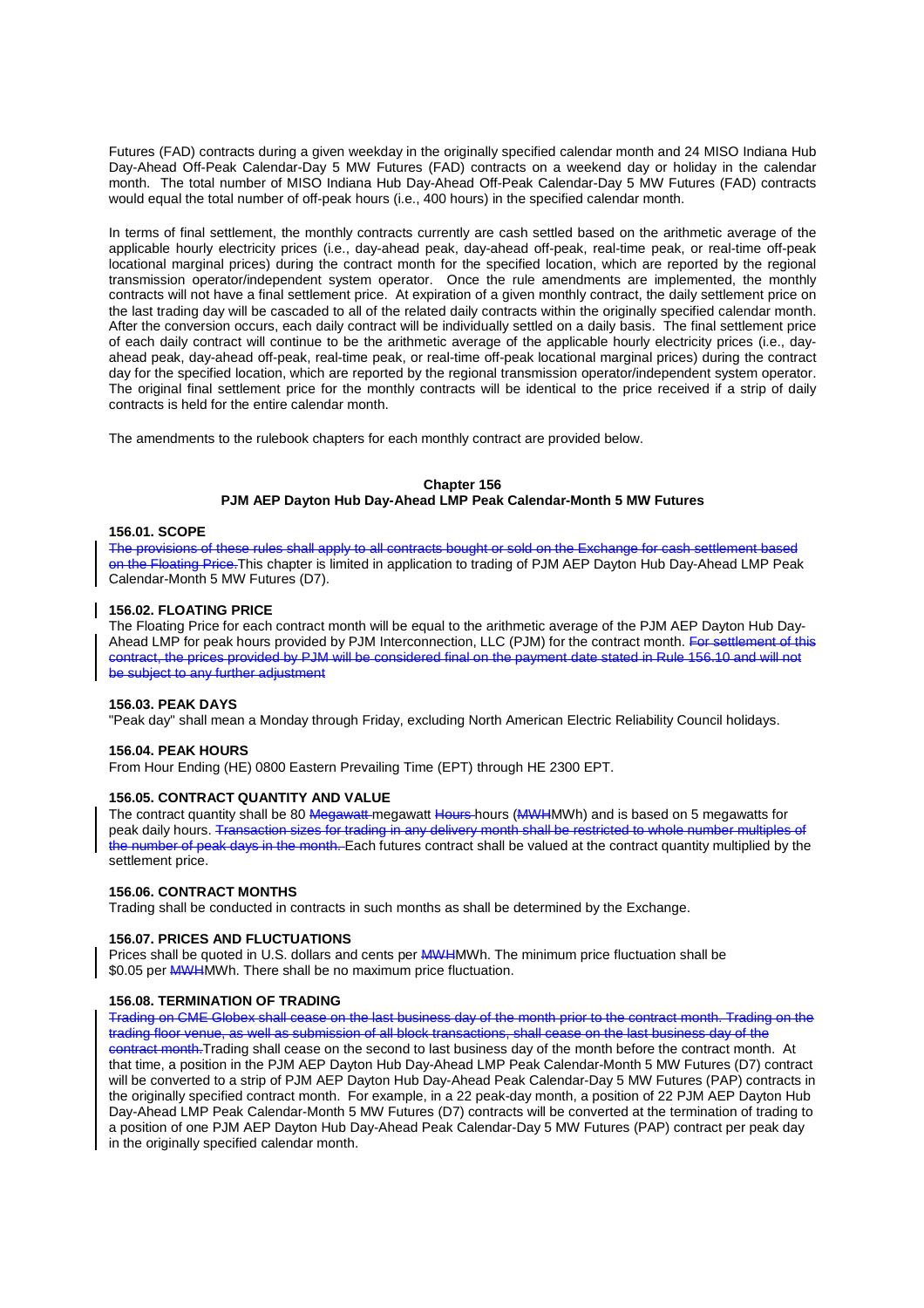#### **156.09. FINAL SETTLEMENT**

Delivery under the contract shall be by cash settlement. Final settlement, following termination of trading for a contract month, will be based on the Floating Price. The final settlement price will be the Floating Price calculated for each contract month.

#### **156.10. PAYMENT DATE**

Five (5) business days following each contract month.

#### **Chapter 157**

#### **PJM AEP Dayton Hub Day-Ahead Off Peak Calendar-Month 5 MW Futures**

#### **157.01. SCOPE**

.

The provisions of these rules shall apply to all contracts bought or sold on the Exchange for cash settlement based on the Floating Price. This chapter is limited in application to trading of PJM AEP Dayton Hub Day-Ahead Off Peak Calendar-Month 5 MW Futures (R7).

#### **157.02. FLOATING PRICE**

The Floating Price for each contract month will be equal to the arithmetic average of the PJM AEP Dayton Hub Day-Ahead LMP for peak hours provided by PJM Interconnection, LLC (PJM) for the contract month. For settlement of this contract, the prices provided by PJM will be considered final on the payment date stated in Rule 156.10 and will not be subject to any further adjustment

#### **157.03. OFF PEAK DAYS**

Off-Peak shall mean Monday through Friday Hour Ending (HE) 0100-0700 and 2400 Eastern Prevailing Time (EPT) Saturday-Sunday HE 0100-2400 EPT including North American Electric Reliability Council Holidays.

#### **157.04. CONTRACT QUANTITY AND VALUE**

The contract quantity shall be 80-5 Megawatt-megawatt Hours hours (MWHMWh) and is based on 5 megawatts for peak daily hours. Transaction sizes for trading in any delivery month shall be restricted to whole number multiples of the number of peak days in the month. Each futures contract shall be valued at the contract quantity multiplied by the settlement price.

#### **157.05. CONTRACT MONTHS**

Trading shall be conducted in contracts in such months as shall be determined by the Exchange.

#### **157.06. PRICES AND FLUCTUATIONS**

Prices shall be quoted in U.S. dollars and cents per MWHMWh. The minimum price fluctuation shall be \$0.05 per MWHMWh. There shall be no maximum price fluctuation.

#### **157.07. TERMINATION OF TRADING**

Trading on CME Globex shall cease on the last business day of the month prior to the contract month. Trading on the trading floor venue, as well as submission of all block transactions, shall cease on the last business day of the contract month.Trading shall cease on the second to last business day of the month before the contract month. At that time, a position in the PJM AEP Dayton Hub Day-Ahead Off Peak Calendar-Month 5 MW Futures (R7) contract will be converted to a strip of PJM AEP Dayton Hub Day-Ahead Off-Peak Calendar-Day 5 MW Futures (PEO) contracts in the originally specified calendar month. For example, in a 28-day month with 352 off-peak hours and no transition in or out of Daylight Savings Time, a position of 352 PJM AEP Dayton Hub Day-Ahead Off Peak Calendar-Month 5 MW Futures (R7) contracts will be converted at the termination of trading to a position of eight (8) PJM AEP Dayton Hub Day-Ahead Off-Peak Calendar-Day 5 MW Futures (PEO) contracts per weekday in the contract month and twenty-four (24) PJM AEP Dayton Hub Day-Ahead Off-Peak Calendar-Day 5 MW Futures (PEO) contracts per weekend day (or holiday) in the originally specified calendar month.

#### **157.08. FINAL SETTLEMENT**

Delivery under the contract shall be by cash settlement. Final settlement, following termination of trading for a contract month, will be based on the Floating Price. The final settlement price will be the Floating Price calculated for each contract month.

#### **157.09. PAYMENT DATE**

.

Five (5) business days following each contract month.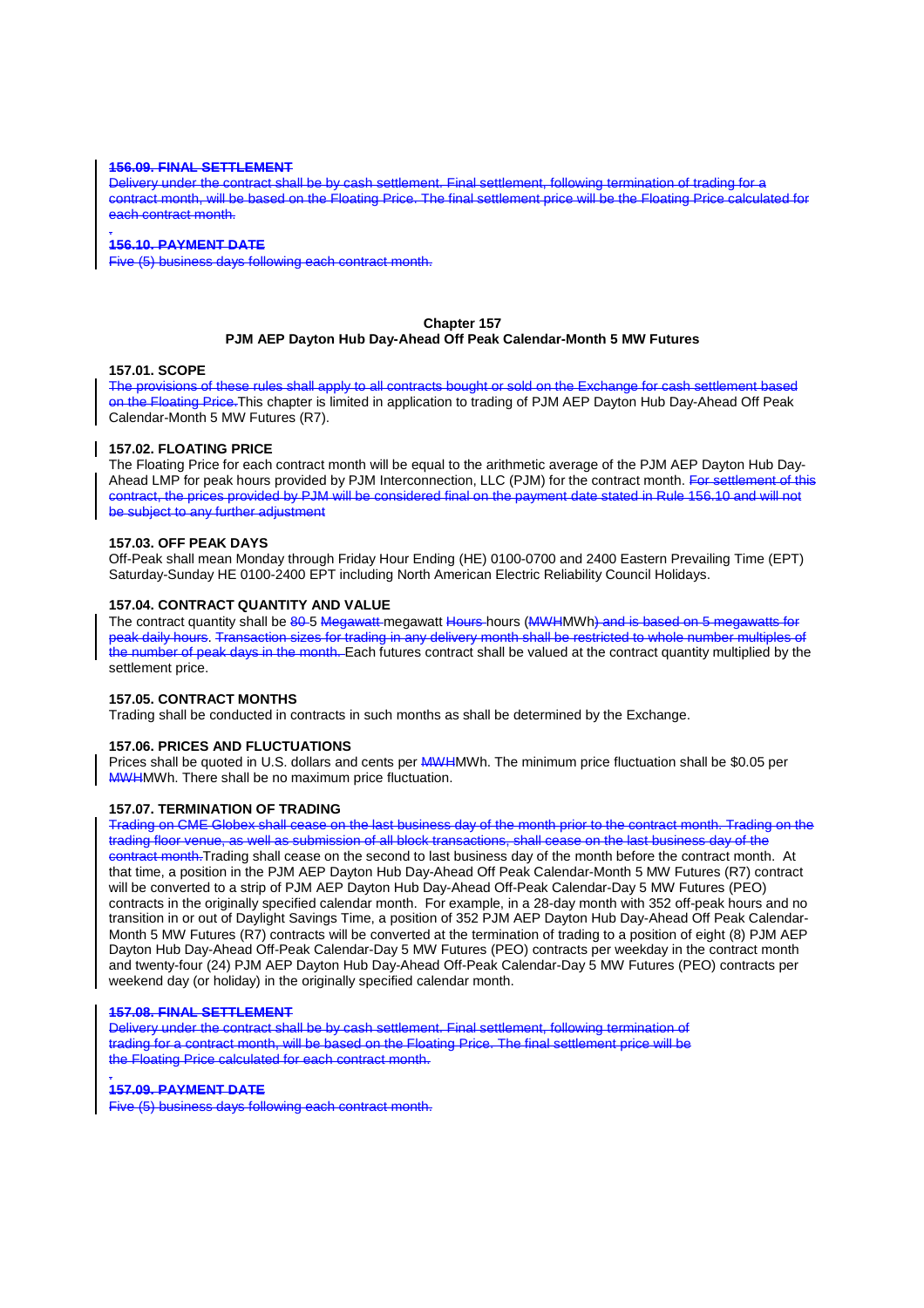#### **Chapter 859**

#### **MISO Indiana Hub (formerly Cinergy Hub) Day-Ahead Peak Calendar-Month 5 MW Futures**

#### **859.01 SCOPE**

The provisions of these rules shall apply to all contracts bought or sold on the Exchange for cash settlement based on the Floating Price. This chapter is limited in application to trading of MISO Indiana Hub (formerly Cinergy Hub) Day-Ahead Peak Calendar-Month 5 MW Futures (H5).

#### **859.02 FLOATING PRICE**

The Floating Price for each contract month will be equal to the arithmetic average of the Midwest Independent Transmission System OperatorMISO Indiana Hub Day-Ahead LMP for peak hours provided by Midwest Midcontinent Independent Transmission System Operator, Inc. (MISO), for the contract month. For settlement of this contract, the prices provided by MISO will be considered final on the payment date stated in Rule 859.10 and will not be subject to any further adjustment.

#### **859.03 PEAK DAYS**

"Peak day" shall mean a Monday through Friday, excluding North American Electric Reliability Corporation holidays.

#### **859.04 PEAK HOURS**

From Hour Ending (HE) 0800 Eastern Prevailing Time (EPT) through HE 2300 EPT.

#### **859.05 CONTRACT QUANTITY AND VALUE**

The contract quantity shall be 80 Megawatt megawatt Hours (MWHMWh) and is based on 5 megawatts for peak daily hours.

Transaction sizes for trading in any delivery month shall be restricted to whole number multiples of the number of peak days in the month.

Each futures contract shall be valued at the contract quantity multiplied by the settlement price.

#### **859.06 CONTRACT MONTHS**

Trading shall be conducted in contracts in such months as shall be determined by the Exchange.

#### **859.07 PRICES AND FLUCTUATIONS**

Prices shall be quoted in U.S. dollars and cents per **MWHMWh**. The minimum price fluctuation shall be \$0.05 per MWHMWh. There shall be no maximum price fluctuation.

#### **859.08 TERMINATION OF TRADING**

Trading on CME Globex shall cease on the last business day of the month prior to the contract month. Trading on the trading floor venue, as well as submission of all block transactions, shall cease on the last business day of the contract month.Trading shall cease on the second to last business day of the month before the contract month. At that time, a position in the MISO Indiana Hub (formerly Cinergy Hub) Day-Ahead Peak Calendar-Month 5 MW Futures (H5) contract will be converted to a strip of MISO Indiana Hub Day-Ahead Peak Calendar-Day 5 MW Futures (PDD) contracts in the originally specified calendar month. For example, in a 22 peak-day month, a position of 22 MISO Indiana Hub (formerly Cinergy Hub) Day-Ahead Peak Calendar-Month 5 MW Futures (H5) contracts will be converted at the termination of trading to a position of one MISO Indiana Hub Day-Ahead Peak Calendar-Day 5 MW Futures (PDD) contract per peak day in the originally specified calendar month.

#### **Chapter 802**

#### **MISO Indiana Hub (formerly Cinergy Hub) 5 MW Peak Calendar-Month Real-Time Futures**

#### **802.01. SCOPE**

The provisions of these rules shall apply to all contracts bought or sold on the Exchange for cash settlement based on the Floating Price. This chapter is limited in application to trading of MISO Indiana Hub (formerly Cinergy Hub) 5 MW Peak Calendar-Month Real-Time Futures (H3).

#### **802.02. FLOATING PRICE**

The Floating Price for each contract month will be equal to the arithmetic average of the Midwest Independent Transmission System OperatorMISO Indiana Hub Real-Time LMP for peak hours provided by **Midwest-Midcontinent** Independent Transmission System Operator, Inc. (MISO), for the contract month. For settlement of this contract, the prices provided by MISO will be considered final on the payment date stated in Rule 802.10. and will not be subject to any further adjustment.

#### **802.03. PEAK DAYS**

"Peak day" shall mean a Monday through Friday, excluding North American Electric Reliability Corporation holidays.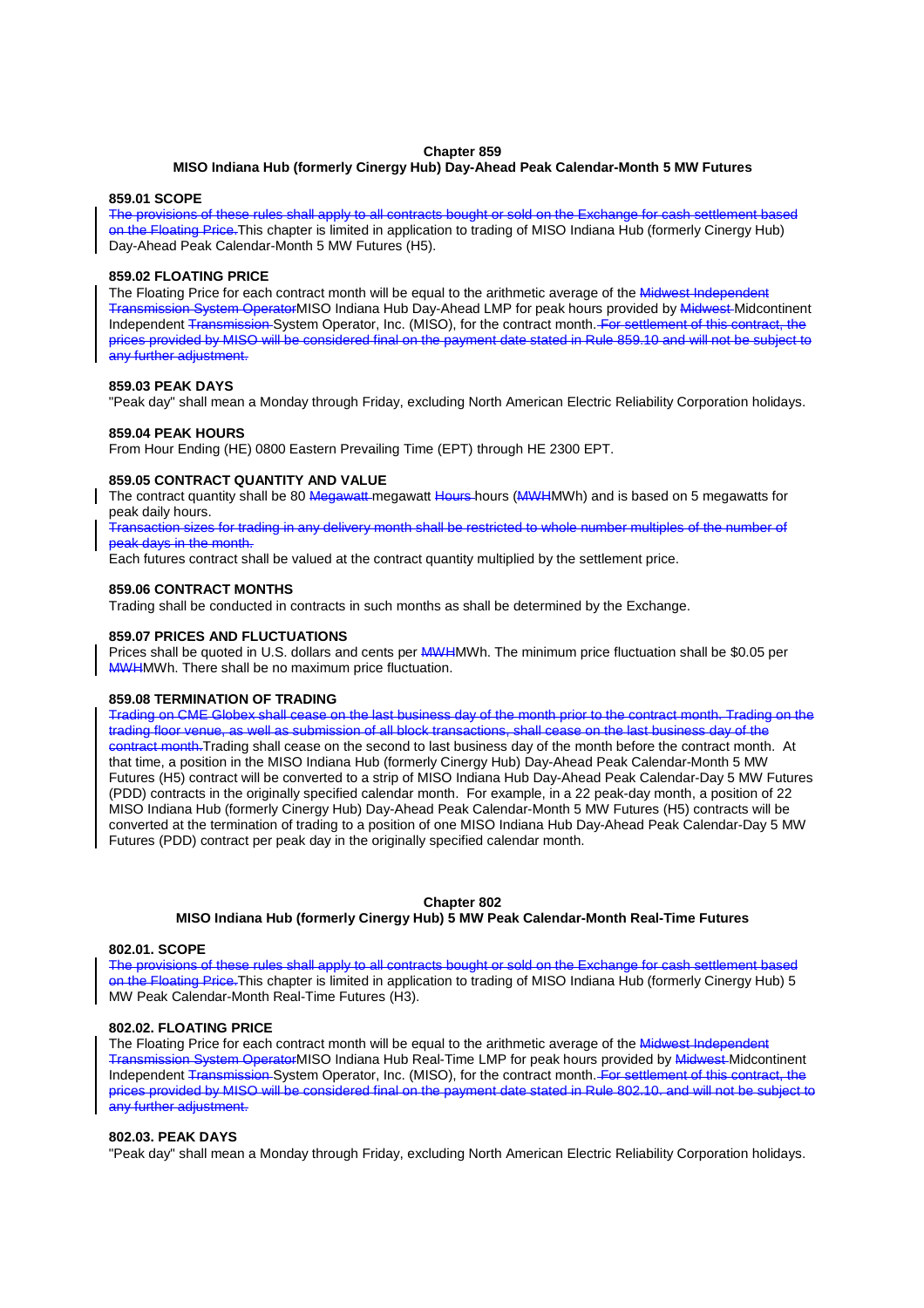#### **802.04. PEAK HOURS**

From Hour Ending (HE) 0800 Eastern Prevailing Time (EPT) through HE 2300 EPT.

#### **802.05. CONTRACT QUANTITY AND VALUE**

The contract quantity shall be 80 Megawatt-megawatt Hours-hours (MWHMWh) and is based on 5 megawatts for peak daily hours.

Transaction sizes for trading in any delivery month shall be restricted to whole number multiples of the number of peak days in the month.

Each futures contract shall be valued at the contract quantity multiplied by the settlement price.

#### **802.06. CONTRACT MONTHS**

Trading shall be conducted in contracts in such months as shall be determined by the Exchange.

#### **802.07. PRICES AND FLUCTUATIONS**

Prices shall be quoted in U.S. dollars and cents per **MWHMWh**. The minimum price fluctuation shall be \$0.05 per **MWHMWh.** There shall be no maximum price fluctuation.

#### **802.08. TERMINATION OF TRADING**

Trading on CME Globex shall cease at 23:59 EPT on the last calendar day of the month preceding the contract month, and if that time is not within CME Globex regular trading hours, trading on CME Globex shall cease at the normal termination time on the nearest business day on or before the last calendar day of the month preceding the contract month. Trading on the trading floor venue, as well as submission of all block transactions, shall cease the last business day of the contract month. Trading shall cease on the last business day of the month before the contract month. At that time, a position in the MISO Indiana Hub (formerly Cinergy Hub) 5 MW Peak Calendar-Month Real-Time Futures (H3) contract will be converted to a strip of MISO Indiana Hub Real-Time Peak Calendar-Day 5 MW Futures (PTD) contracts in the originally specified calendar month. For example, in a 22 peak-day month, a position of 22 MISO Indiana Hub (formerly Cinergy Hub) 5 MW Peak Calendar-Month Real-Time Futures (H3) contracts will be converted at the termination of trading to a position of one MISO Indiana Hub Real-Time Peak Calendar-Day 5 MW Futures (PTD) contract per peak day in the originally specified calendar month.

#### **802.09. FINAL SETTLEMENT**

The contract shall be by cash settlement. Final settlement, following termination of trading for a contract month, will be based on the Floating Price. The final settlement price will be the Floating Price calculated for each contract month.

#### **802.10. PAYMENT DATE**

Five (5) business days following each contract month.

#### **Chapter 893**

#### **MISO Indiana Hub (formerly Cinergy Hub) Day-Ahead Off-Peak Calendar-Month 5 MW Futures**

#### **893.01 SCOPE**

The provisions of these rules shall apply to all contracts bought or sold on the Exchange for cash settlement based on the Floating Price.This chapter is limited in application to trading of MISO Indiana Hub (formerly Cinergy Hub) Day-Ahead Off-Peak Calendar-Month 5 MW Futures (K2).

#### **893.02 FLOATING PRICE**

The Floating Price will be determined for each contract month. The Floating Price for each contract month will be equal to the arithmetic average of the Midwest Independent Transmission System OperatorMISO Indiana Hub Day-Ahead LMP provided by Midwest Midcontinent Independent Transmission System Operator, Inc. (MISO) for all offpeak hours in the contract month. For settlement of this contract, the prices provided by MISO will be considered final on the payment day stated in Rule 893.09 and will not be subject to any further adjustment.

#### **893.03 OFF-PEAK DAYS AND HOURS**

Off-Peak Hours shall mean the hours ending 0100 through 0700 and 2400 Eastern Standard Time (EST), Monday through Friday (except when Daylight Savings Time is in effect, in which case Off-Peak Hours means the hours ending 0100 through 0600 and 2300 through 2400 EST) and the hours ending 0100 through 2400 EST, Saturday and Sunday, including North American Electric Reliability Corporation holidays.

#### **893.04 CONTRACT QUANTITY AND VALUE**

The contract quantity shall be 5 Megawatts megawatt Hours hours (MWHMWh). Transaction sizes for trading in any delivery month shall be restricted to whole number multiples of the number of off-peak hours in the contract month. The contract quantity is not adjusted to reflect the transition in and out of Daylight Savings Time. Each futures contract shall be valued at the contract quantity multiplied by the settlement price.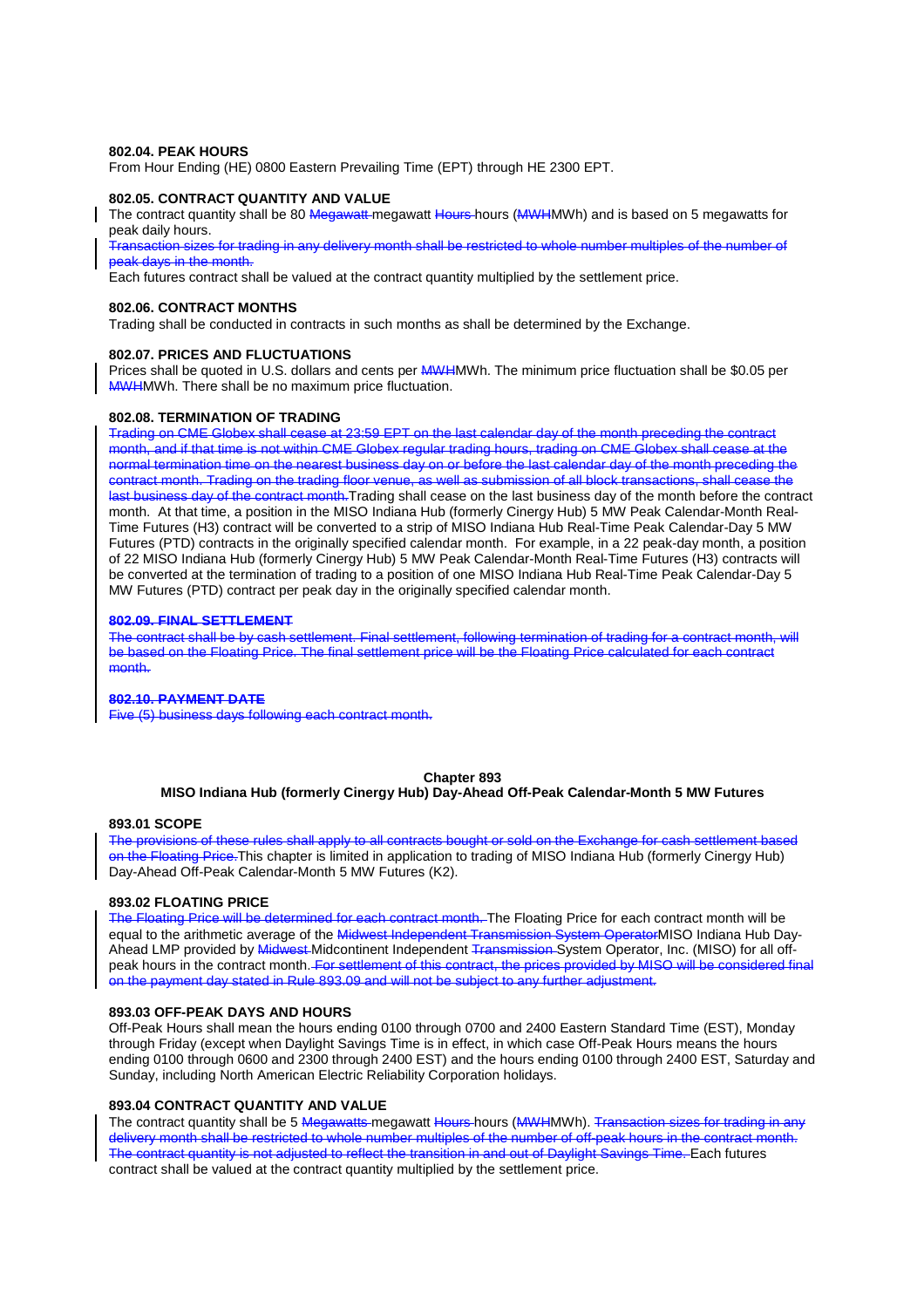#### **893.05 CONTRACT MONTHS**

Trading shall be conducted in contracts in such months as shall be determined by the Exchange.

#### **893.06 PRICES AND FLUCTUATIONS**

Prices shall be quoted in U.S. dollars and cents per **MWHMWh**. The minimum price fluctuation shall be \$0.05 per **MWHMWh.** There shall be no maximum price fluctuation.

#### **893.07 TERMINATION OF TRADING**

Trading on CME Globex shall cease on the last business day of the month prior to the contract month. Trading on the trading floor venue, as well as submission of all block transactions, shall cease on the last business day of the contract month. Trading shall cease on the second to last business day of the month before the contract month. At that time, a position in the MISO Indiana Hub (formerly Cinergy Hub) Day-Ahead Off-Peak Calendar-Month 5 MW Futures (K2) contract will be converted to a strip of MISO Indiana Hub Day-Ahead Off-Peak Calendar-Day 5 MW Futures (FAD) contracts in the originally specified calendar month. For example, in a 28-day month with 352 off-peak hours, a position of 352 MISO Indiana Hub (formerly Cinergy Hub) Day-Ahead Off-Peak Calendar-Month 5 MW Futures (K2) contracts will be converted at the termination of trading to a position of eight (8) MISO Indiana Hub Day-Ahead Off-Peak Calendar-Day 5 MW Futures (FAD) contracts per weekday in the contract month and twenty-four (24) MISO Indiana Hub Day-Ahead Off-Peak Calendar-Day 5 MW Futures (FAD) contracts per weekend day (or holiday) in the originally specified calendar month.

#### **893.08 FINAL SETTLEMENT**

Delivery under the contract shall be by cash settlement. Final settlement, following termination of trading for a contract month, will be based on the Floating Price. The final settlement price will be the Floating Price calculated for each contract month.

#### **893.09 PAYMENT DATE**

Five (5) business days following each contract month.

#### **Chapter 803**

#### **MISO Indiana Hub (formerly Cinergy Hub) Real-Time Off-Peak Calendar-Month 5 MW Futures**

#### **803.01 SCOPE**

The provisions of these rules shall apply to all contracts bought or sold on the Exchange for cash settlement based on the Floating Price.This chapter is limited in application to trading of MISO Indiana Hub (formerly Cinergy Hub) Real-Time Off-Peak Calendar-Month 5 MW Futures (H4).

#### **803.02 FLOATING PRICE**

The Floating Price will be determined for each contract month. The Floating Price for each contract month will be equal to the arithmetic average of the Midwest Independent Transmission System OperatorMISO Indiana Hub Real-Time LMP provided by Midwest Independent Transmission System Operator, Inc. (MISO) for all off-peak hours in the contract month. For settlement of this contract, the prices provided by MISO will be considered final on the payment day stated in Rule 803.09 and will not be subject to any further adjustment.

#### **803.03 OFF-PEAK DAYS AND HOURS**

Off-Peak Hours shall mean the hours ending 0100 through 0700 and 2400 Eastern Standard Time (EST), Monday through Friday (except when Daylight Savings Time is in effect, in which case Off-Peak Hours means the hours ending 0100 through 0600 and 2300 through 2400 EST) and the hours ending 0100 through 2400 EST, Saturday and Sunday, including North American Electric Reliability Corporation holidays.

#### **803.04 CONTRACT QUANTITY AND VALUE**

The contract quantity shall be 5 Megawatts megawatt Hours hours (MWHMWh). Transaction sizes for trading in any delivery month shall be restricted to whole number multiples of the number of off-peak hours in the contract month. The contract quantity is not adjusted to reflect the transition in and out of Daylight Savings Time. Each futures contract shall be valued at the contract quantity multiplied by the settlement price.

#### **803.05 CONTRACT DAYSMONTHS**

Trading shall be conducted in contracts in such months as shall be determined by the Exchange.

#### **803.06 PRICES AND FLUCTUATIONS**

Prices shall be quoted in U.S. dollars and cents per MWHMWh. The minimum price fluctuation shall be \$0.05 per MWHMWh. There shall be no maximum price fluctuation.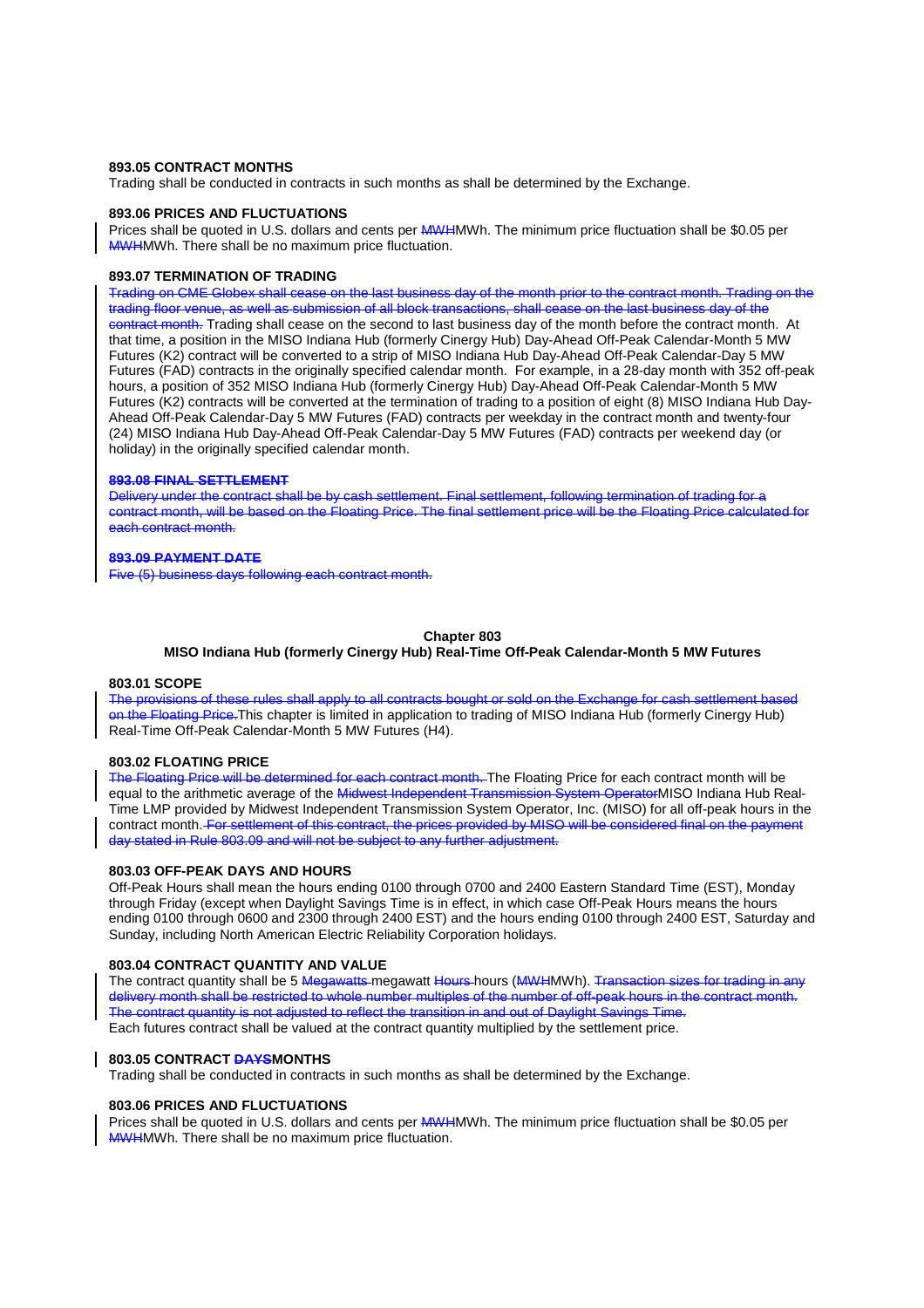#### **803.07 TERMINATION OF TRADING**

Trading on CME Globex shall cease at 23:59 EST on the last calendar day of the month preceding the contract month, and if that time is not within CME Globex regular trading hours, trading on CME Globex shall cease at the normal termination time on the nearest business day on or before the last calendar day of the month preceding the contract month. Trading on the trading floor venue, as well as submission of all block transactions, shall cease on the last business day of the contract month. Trading shall cease on the last business day of the month before the contract month. At that time, a position in the

MISO Indiana Hub (formerly Cinergy Hub) Real-Time Off-Peak Calendar-Month 5 MW Futures (H4) contract will be converted to a strip of MISO Indiana Hub Real-Time Off-Peak Calendar-Day 5 MW Futures (FTD) contracts in the originally specified calendar month. For example, in a 28-day month with 352 off-peak hours, a position of 352 MISO Indiana Hub (formerly Cinergy Hub) Real-Time Off-Peak Calendar-Month 5 MW Futures (H4) contracts will be converted at the termination of trading to a position of eight (8) MISO Indiana Hub Real-Time Off-Peak Calendar-Day 5 MW Futures (FTD) contracts per weekday in the contract month and twenty-four (24) MISO Indiana Hub Real-Time Off-Peak Calendar-Day 5 MW Futures (FTD) contracts per weekend day (or holiday) in the originally specified calendar month.

#### **803.08 FINAL SETTLEMENT**

Delivery under the contract shall be by cash settlement. Final settlement, following termination of trading for a contract month, will be based on the Floating Price. The final settlement price will be the Floating Price calculated for each contract month.

#### **803.09 PAYMENT DATE**

Five (5) business days following each contract month.

#### **Chapter 960 Ontario Peak Calendar-Month Futures**

#### **960.01. SCOPE**

The provisions of these rules shall apply to all contracts bought or sold on the Exchange for cash settlement based on the Floating Price. This chapter is limited in application to trading of Ontario Peak Calendar-Month Futures (OPM).

#### **960.02. FLOATING PRICE**

The Floating Price for each contract month will be equal to the arithmetic average of the hourly Ontario energy price as determined by the Ontario Independent Electricity System Operator (IESO) for all peak hours for the contract month. For settlement of this contract, the prices provided by IESO will be considered final on the payment date stated in Rule 960.10 and will not be subject to any further adjustment.

#### **960.03. PEAK DAYS**

"Peak day" shall mean a Monday through Friday, excluding North American Electric Reliability Corporation holidays.

#### **960.04. PEAK HOURS**

From Hour Ending (HE) 0800 Eastern Prevailing Time (EPT) through HE 2300 EPT.

#### **960.05. CONTRACT QUANTITY AND VALUE**

The contract quantity shall be 80 Megawatt megawatt Hours hours (MWHMWh) and is based on 5 megawatts for peak daily hours.

Transaction sizes for trading in any delivery month shall be restricted to whole number multiples of the number of peak days in the month.

Each futures contract shall be valued at the contract quantity multiplied by the settlement price.

#### **960.06. CONTRACT MONTHS**

Trading shall be conducted in contracts in such months as shall be determined by the Exchange.

#### **960.07. PRICES AND FLUCTUATIONS**

Prices shall be quoted in Canadian dollars and cents per MWHMWh. The minimum price fluctuation shall be CAD 0.05 per **MWHMWh**. There shall be no maximum price fluctuation.

#### **960.08. TERMINATION OF TRADING**

Trading on CME Globex shall cease at 23:59 EPT on the last calendar day of the month preceding the contract month, and if CME Globex is not available at that time, trading on CME Globex shall cease at the normal termination time on the nearest business day on or before the last calendar day of the month preceding the contract month. Trading on the trading floor venue, as well as submission of all block transactions, shall cease on the last busine day of the contract month. Trading shall cease on the last business day of the month before the contract month. At that time, a position in the Ontario Peak Calendar-Month Futures (OPM) contract will be converted to a strip of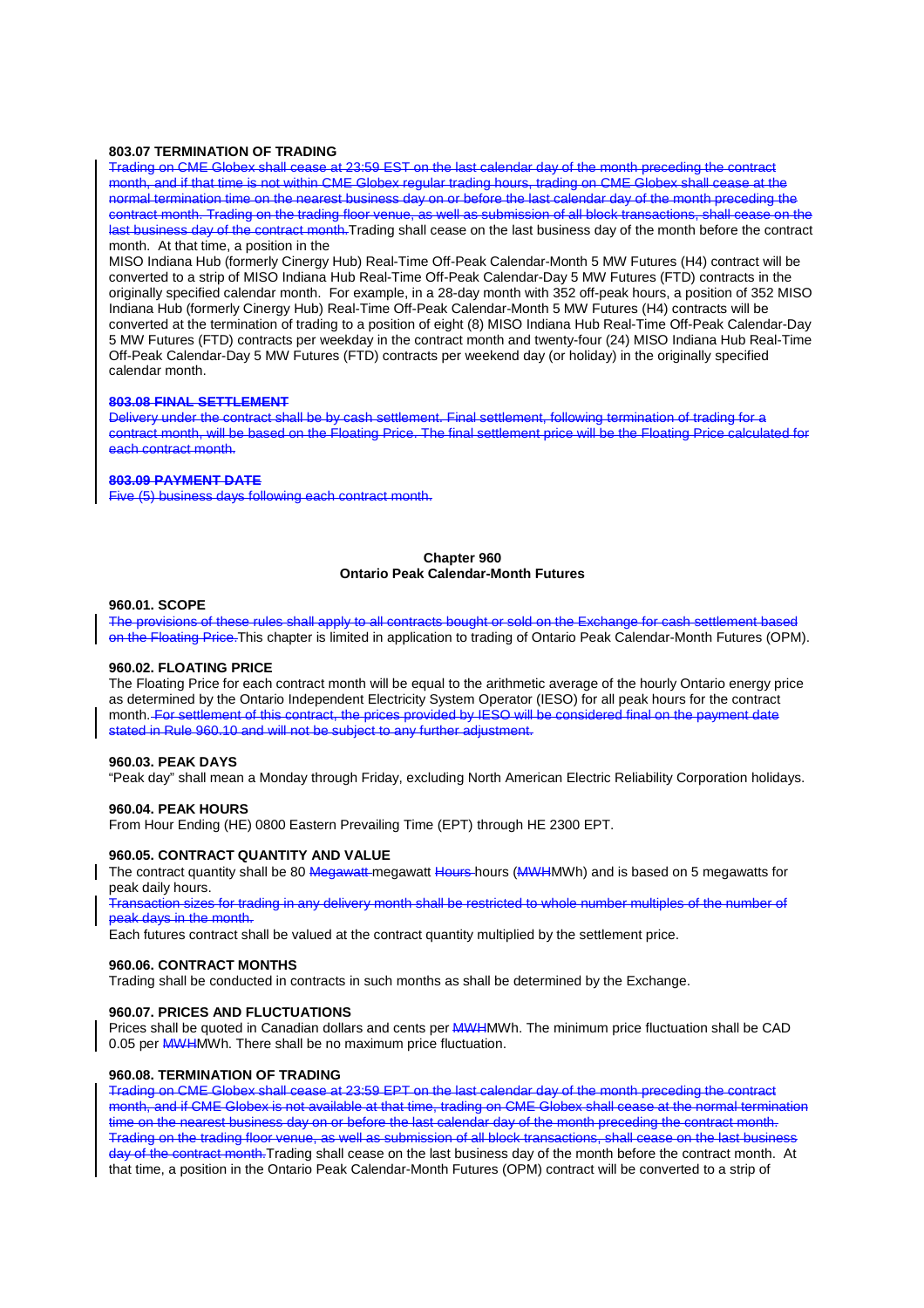Ontario Peak Calendar-Day Futures (OPD) contracts in the originally specified calendar month. For example, in a 22 peak-day month, a position of 22 Ontario Peak Calendar-Month Futures (OPM) contracts will be converted at the termination of trading to a position of one Ontario Peak Calendar-Day Futures (OPD) contract per peak day in the originally specified calendar month.

#### **960.09. FINAL SETTLEMENT**

Delivery under the contract shall be by cash settlement. Final settlement, following termination of trading for a contract month, will be based on the Floating Price. The final settlement price will be the Floating Price calculated for each contract month.

#### **960.10. PAYMENT DATE**

Five (5) business days following each contract month.

#### **960.11. EXCHANGE FOR RELATED POSITION**

Any exchange for related position (EFRP) transaction shall be governed by the provisions of Exchange Rule 538.

#### **Chapter 961 Ontario Off-Peak Calendar-Month Futures**

#### **961.01. SCOPE**

The provisions of these rules shall apply to all contracts bought or sold on the Exchange for cash settlement based on the Floating Price. This chapter is limited in application to trading of Ontario Off-Peak Calendar-Month Futures (OFM).

#### **961.02. FLOATING PRICE**

The Floating Price will be determined for each contract month. The Floating Price for each contract month will be equal to the arithmetic average of the hourly Ontario energy prices provided by the Ontario Independent Electricity System Operator (IESO) for all off-peak hours in the contract month. For settlement of this contract, the prices provided by IESO will be considered final on the payment date stated in Rule 961.09 and will not be subject to any further adjustment.

#### **961.03. OFF-PEAK DAYS AND HOURS**

Off-Peak shall mean Monday through Friday Hour Ending (HE) 0100-0700 and 2400 Eastern Prevailing Time (EPT) Saturday-Sunday HE 0100-2400 EPT including North American Electric Reliability Corporation Holidays.

#### **961.04. CONTRACT QUANTITY AND VALUE**

The contract quantity shall be 5 Megawatts megawatt Hours hours (MWHMWh). Transaction sizes for trading in any delivery month shall be restricted to whole number multiples of the number of off-peak hours in the month. Each futures contract shall be valued at the contract quantity multiplied by the settlement price.

#### **961.05. CONTRACT MONTHS**

Trading shall be conducted in contracts in such months as shall be determined by the Exchange.

#### **961.06. PRICES AND FLUCTUATIONS**

Prices shall be quoted in Canadian dollars and cents per MWHMWh. The minimum price fluctuation shall be CAD 0.05 per MWHMWh. There shall be no maximum price fluctuation.

#### **961.07. TERMINATION OF TRADING**

Trading on CME Globex shall cease at 23:59 EPT on the last calendar day of the month preceding the contract month, and if CME Globex is not available at that time, trading on CME Globex shall cease at the normal termination time on the nearest business day on or before the last calendar day of the month preceding the contract month. Trading on the trading floor venue, as well as submission of all block transactions, shall cease on the last business day of the contract month. Trading shall cease on the last business day of the month before the contract month. At that time, a position in the Ontario Off-Peak Calendar-Month Futures (OFM) contract will be converted to a strip of Ontario Off-Peak Calendar-Day Futures (OFD) contracts in the originally specified calendar month. For example, in a 28-day month with 352 off-peak hours and no transition in or out of Daylight Savings Time, a position of 352 Ontario Off-Peak Calendar-Month Futures (OFM) contracts will be converted at the termination of trading to a position of eight (8) Ontario Off-Peak Calendar-Day Futures (OFD) contracts per weekday in the contract month and twenty-four (24) Ontario Off-Peak Calendar-Day Futures (OFD) contracts per weekend day (or holiday) in the originally specified calendar month.

#### **961.08. FINAL SETTLEMENT**

Delivery under the contract shall be by cash settlement. Final settlement, following termination of trading for a contract month, will be based on the Floating Price. The final settlement price will be the Floating Price calculated for each contract month.